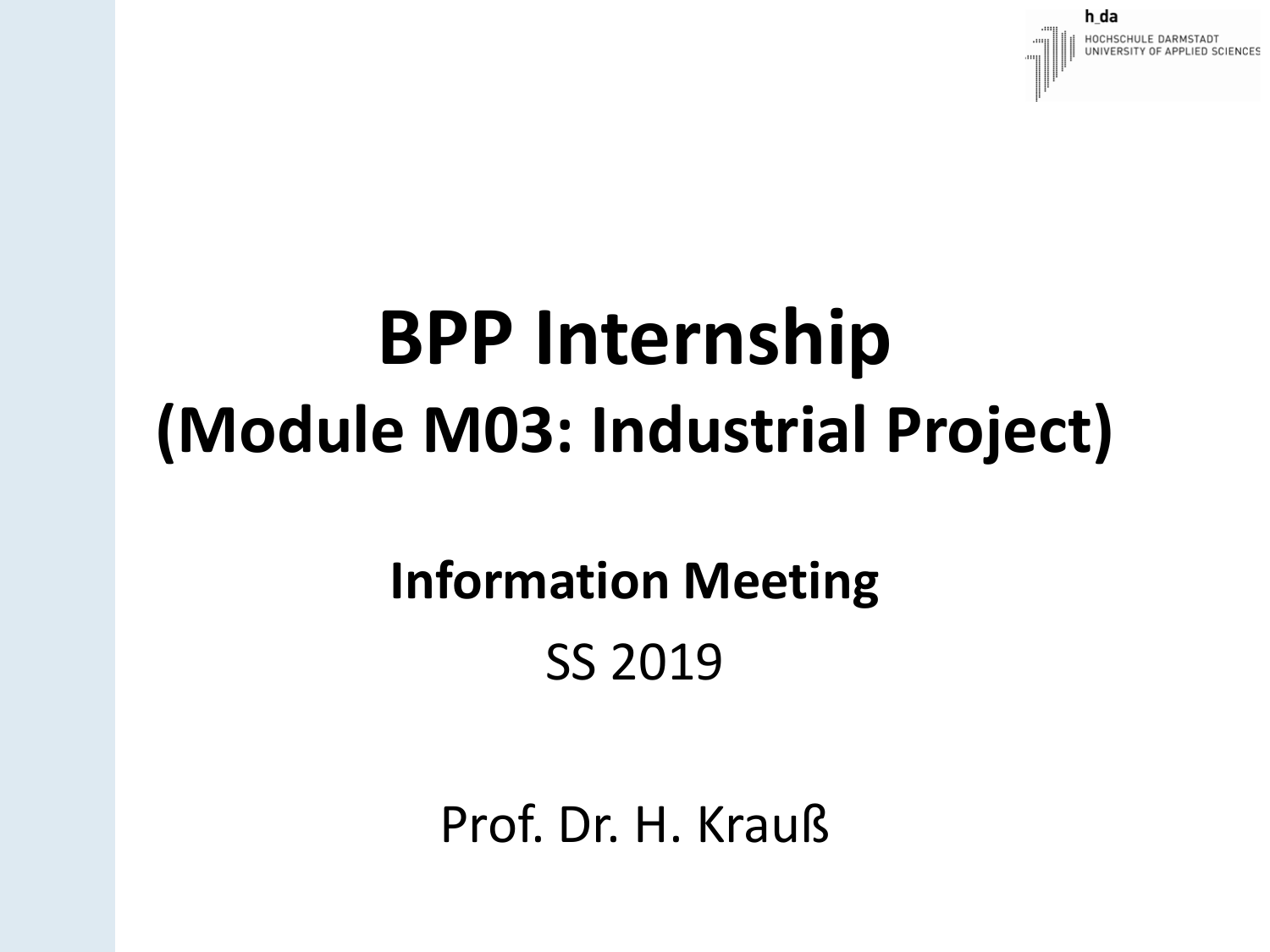#### **Regulations**

- Industrial placement semester is part of IMSEIT study program (normally in 3rd semester)
	- described in **[M03 module](https://eit.h-da.de/fileadmin/EIT/Dokumente/Electrical_Engineer_obsolete/MSE_Modulhandbuch_2012.pdf)** description
- Regulations
	- described in "**Praktikumsordnung**" (PO) = **[Appendix 4 of BBPO IMSEIT](https://eit.h-da.de/fileadmin/EIT/Dokumente/Elektrotechnik_MSE/Study/Regulations/2012_PO/BBPO_Appendix4_OBPP_IMSEIT_PO2012_EN.pdf)**
- Regulations between student and company
	- fixed in "Ausbildungsvertrag" (contract)
	- sample contract is appended to the BBPO (appendix to Appendix 4)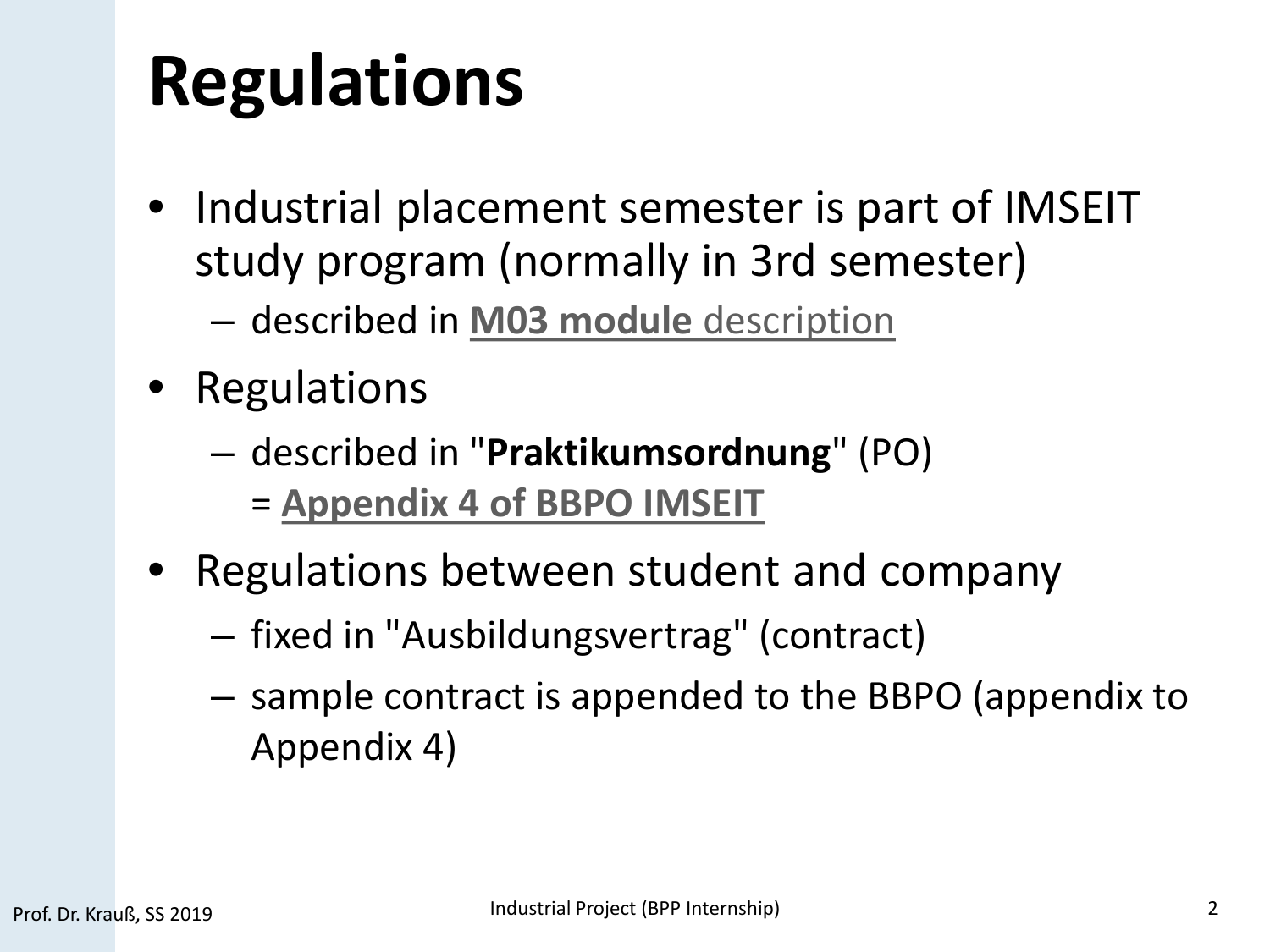# **Objectives (§2)**

- Create a link between the (theoretical) studies and the industrial work
- Orientation in the profession strived for
- Get to know technical and organisational contexts
- Involvement in the process of work
- Practical training in the engineering trade in one or several projects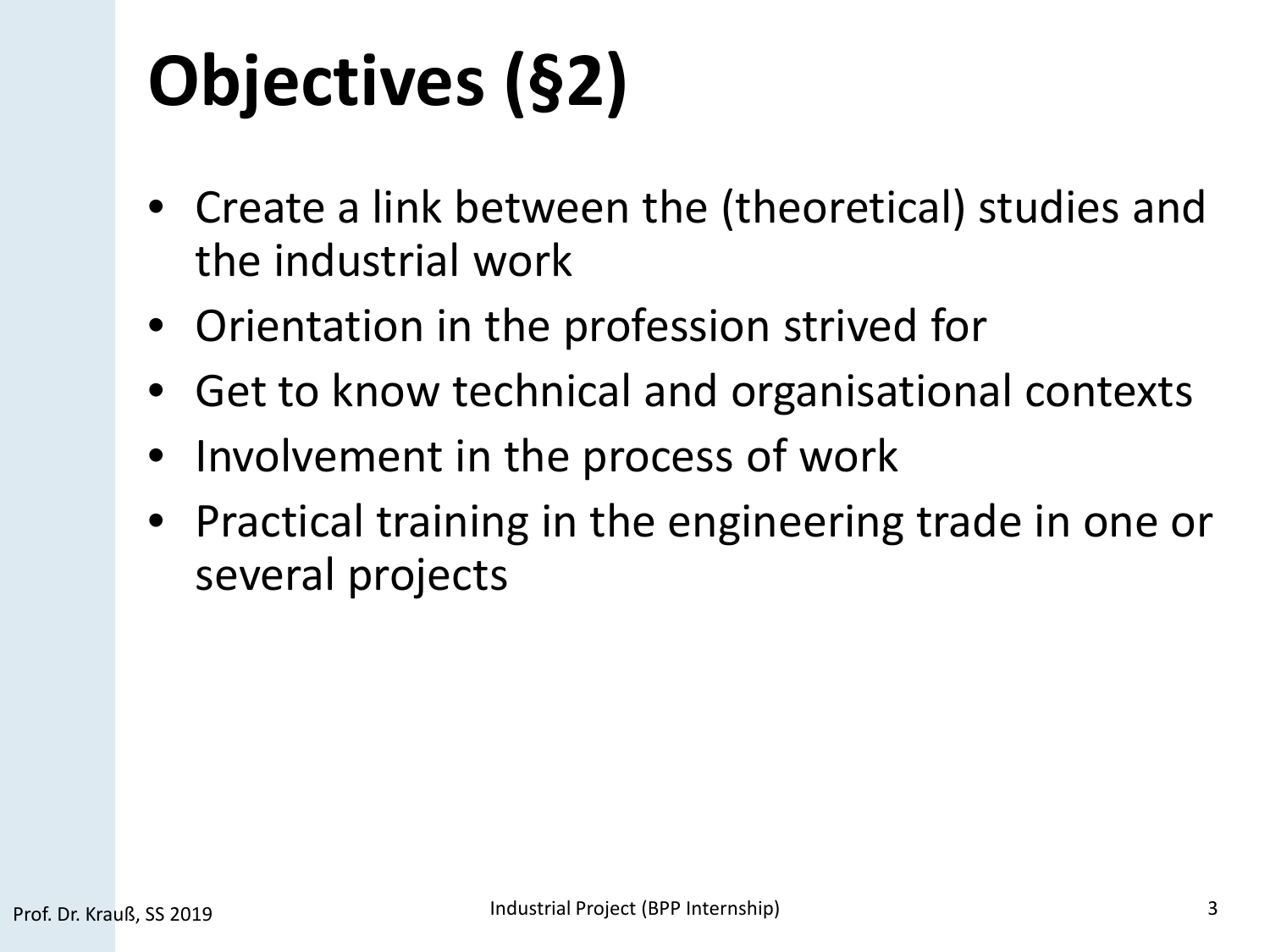# **Duration of practical work (§3)**

- Practical training part lasts
	- **minimum 19 weeks**
	- **maximum up to 6 months**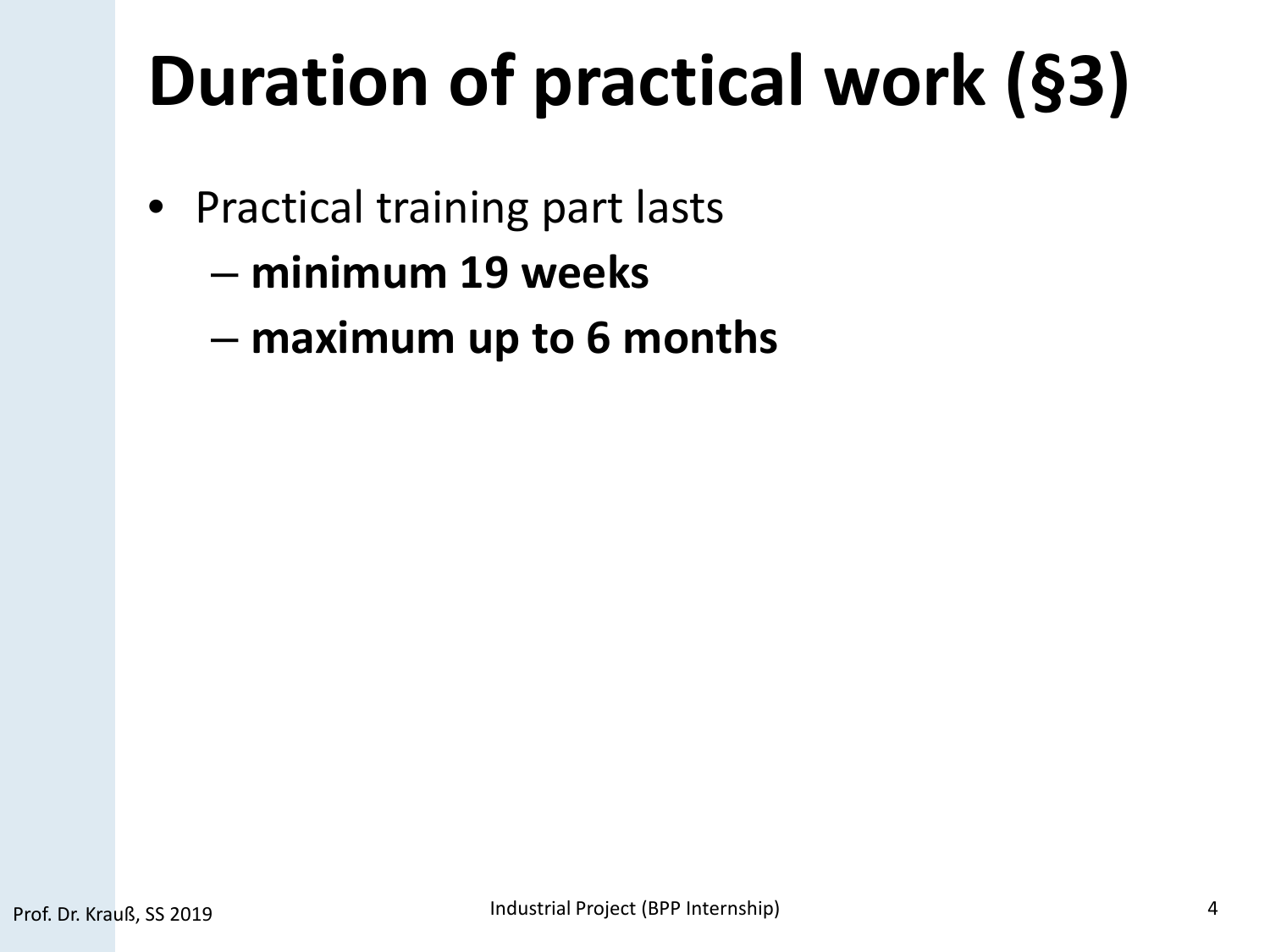# **Admission and timing (§4)**

- Admission requirements
	- German language knowledge (certified via test): A2 level, minimum A1 level
	- Credit points:
		- Minimum 30 credit points reached
		- Recommendation: 45 credit points passed
- Timing
	- practical work phase generally takes place in the third semester of the Master's course
	- earliest begin: after last examination of previous semester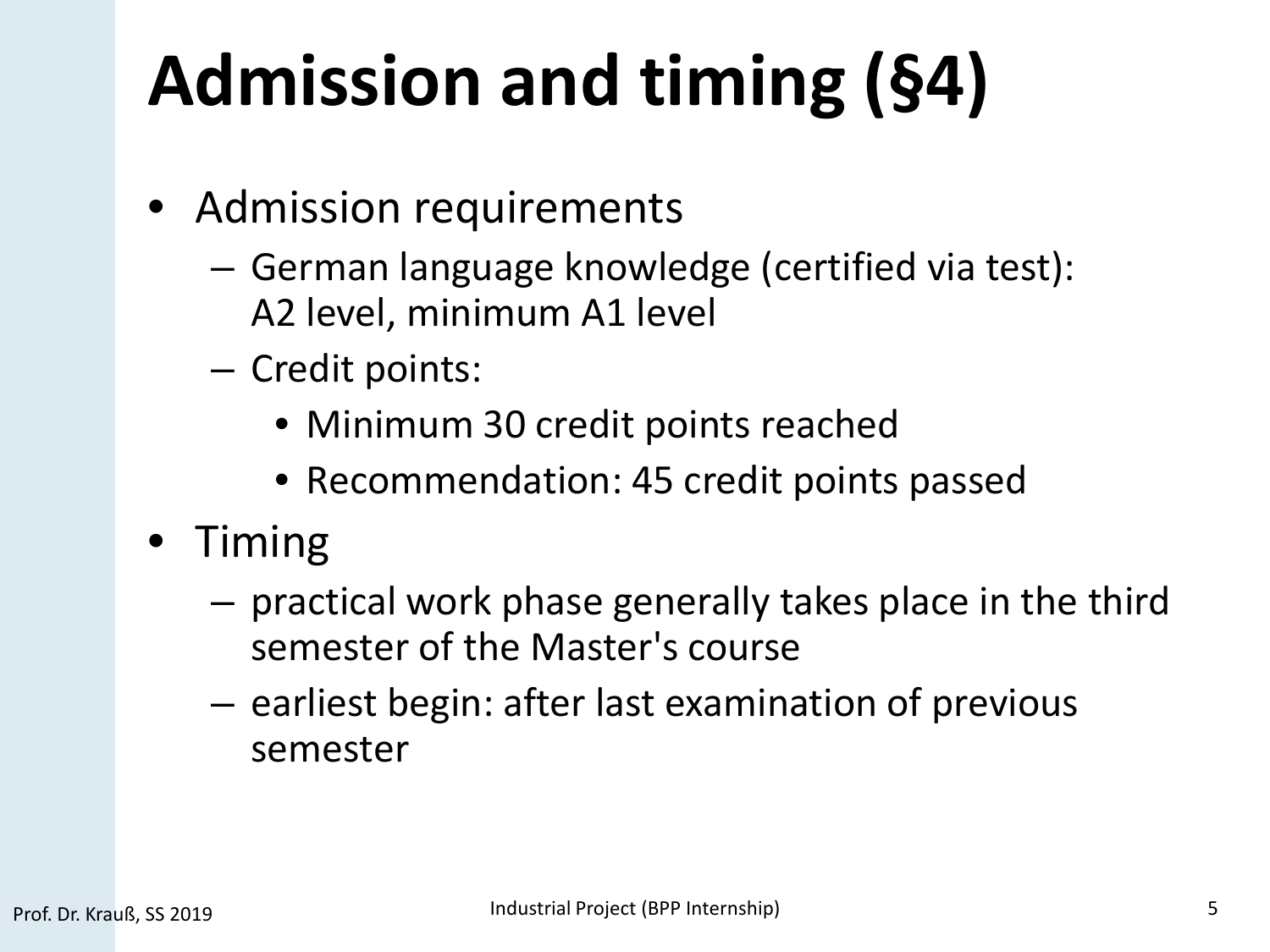# **Organisation (§5)**

- Coordinator/supervisor: Dr. Krauß
	- organization of information meeting
	- gives advice to students for questions related to internship
	- can support in finding a suitable internship place and a personal academic supervisor
- Personal academic supervisor
	- individual to each student
	- contact person from university
	- may support in finding internship places
	- supervises work
	- after completion:
		- acknowledges report
		- checks certificate of company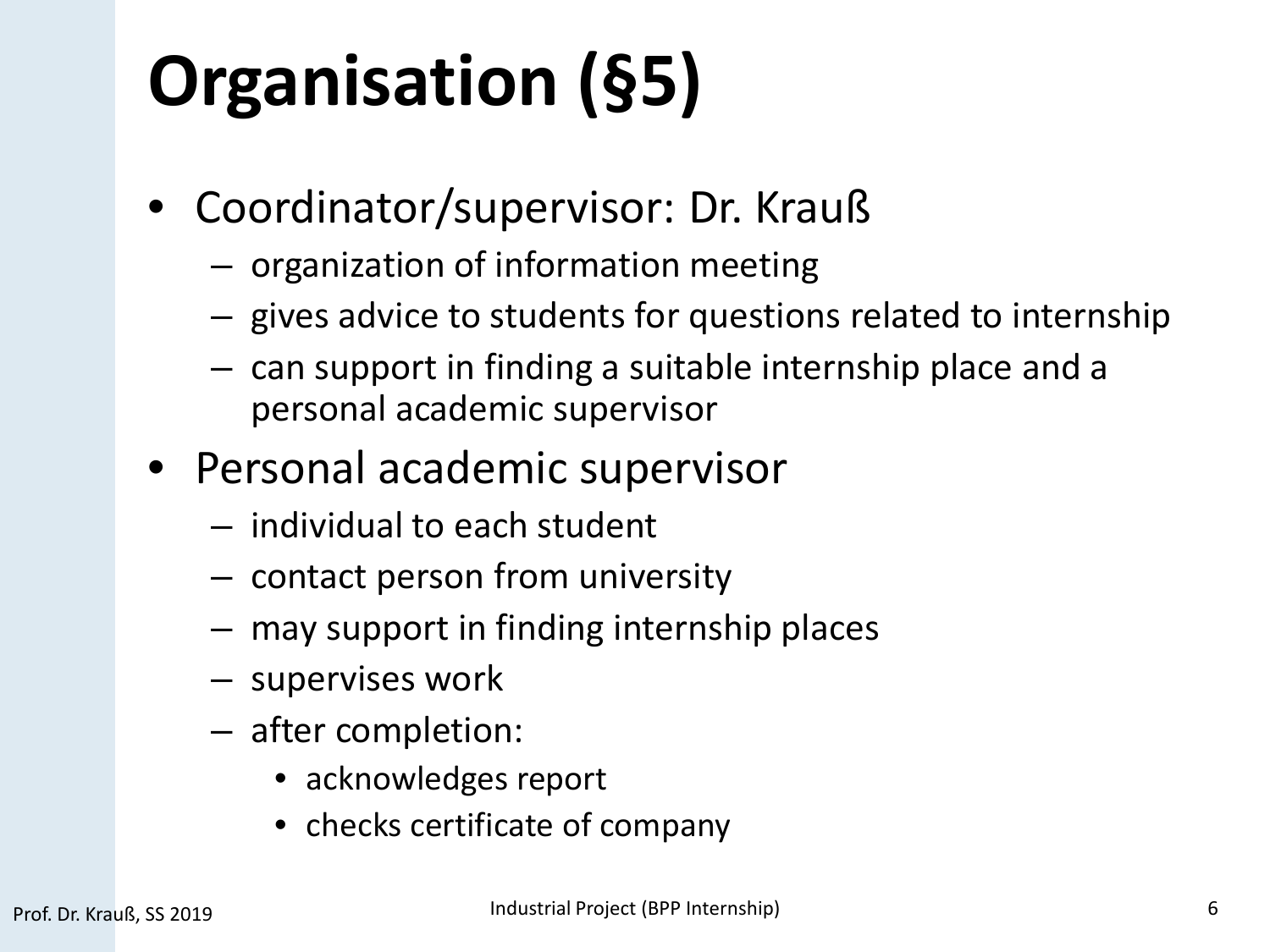### **Contract (§6)**

• Before starting the student makes an individual contract with the company (sample contract appended to BBPO).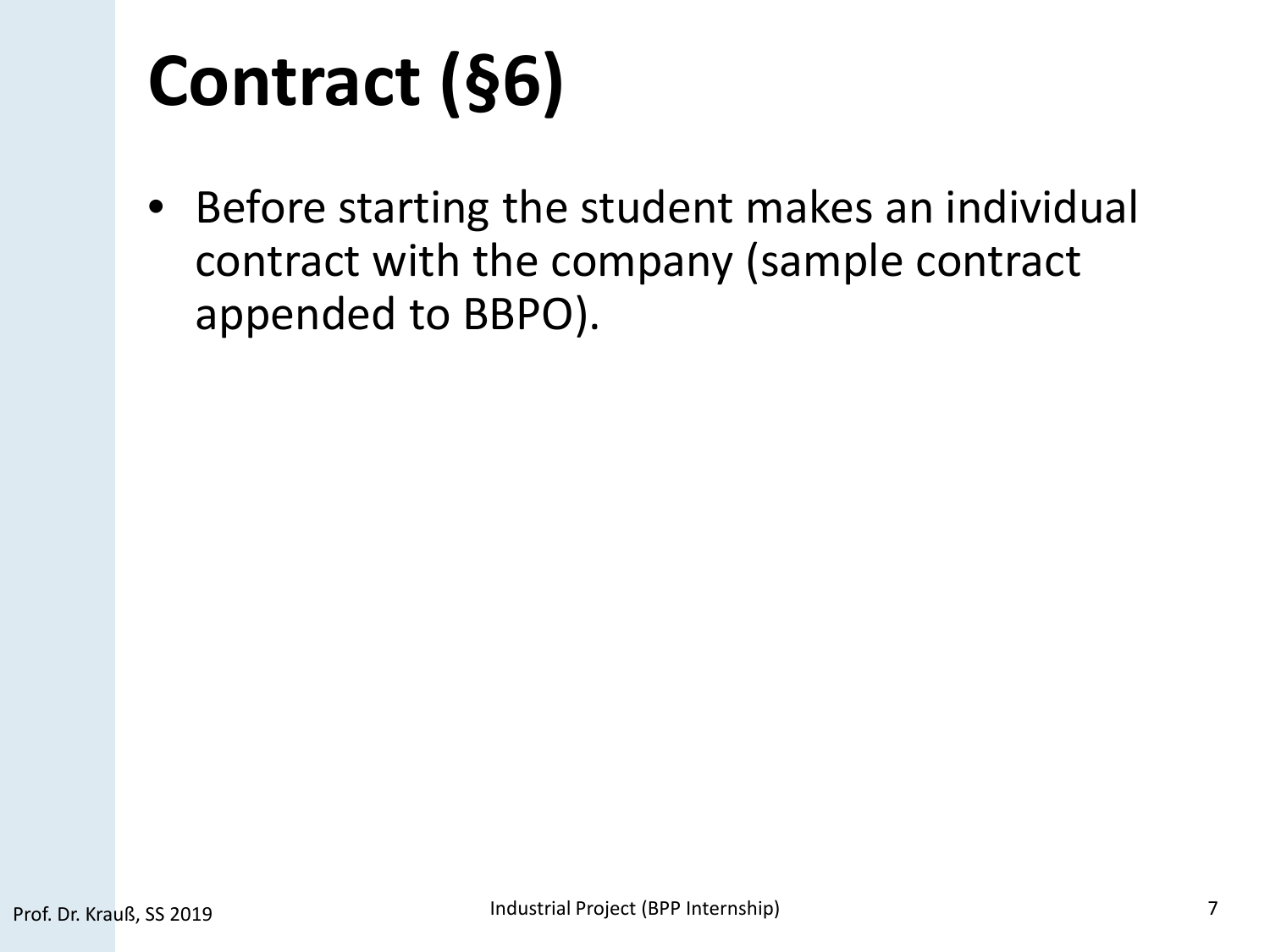#### **Contract contents (§6)**

- Duties of company:
	- provide tasks and work according to §7
	- assign a qualified supervisor to the student
	- enable student to take part in important examinations
	- after completion: confirm work with a certificate specifying:
		- subjects of work
		- success of work
		- duration, periods of absence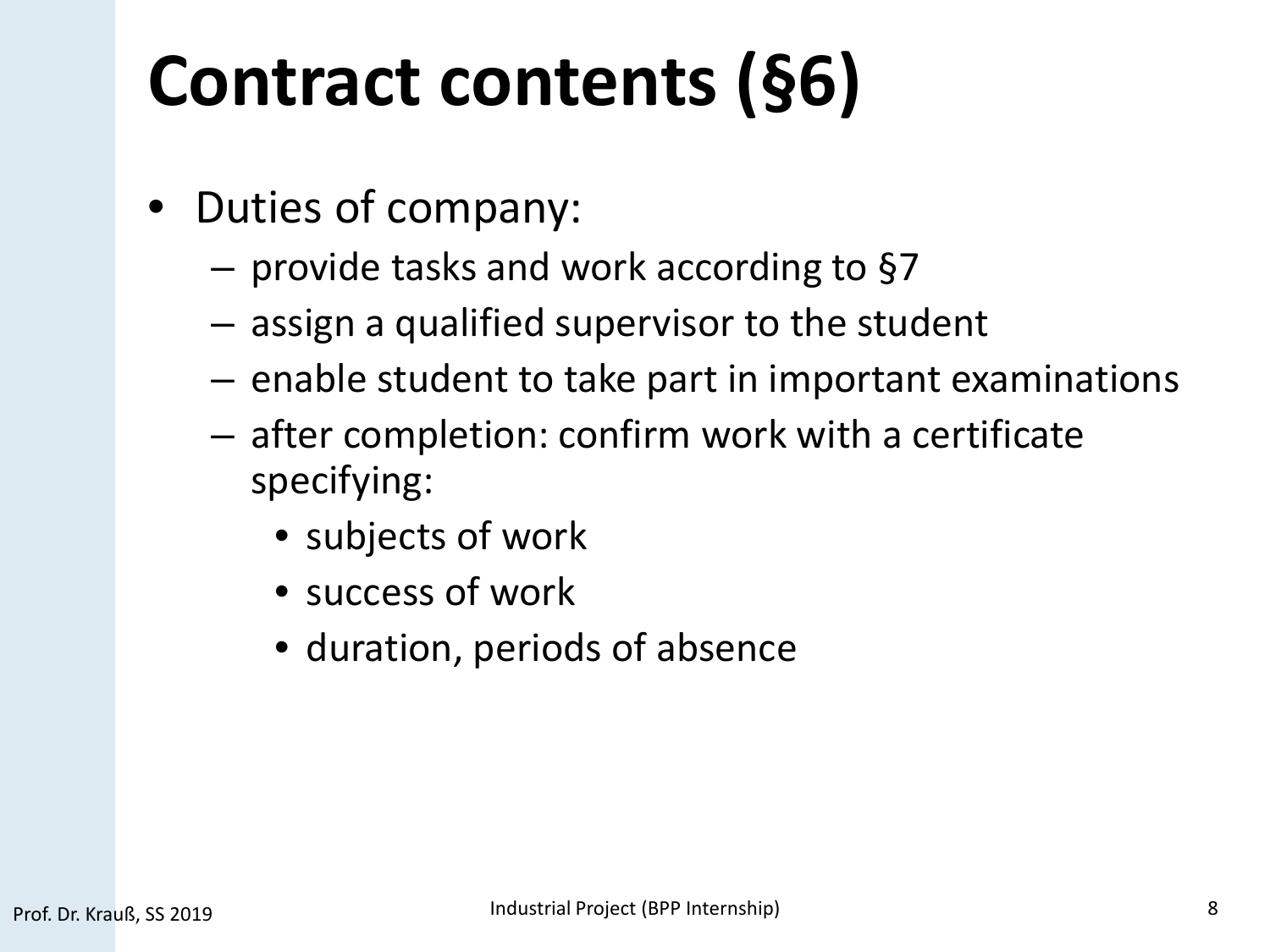#### **Contract contents (§6)**

- Duties of student:
	- take advantage of the training opportunities
	- perform the delegated work carefully
	- follow rules and regulations of company (regulations of work, prevention of accidents, professional discretion, give immediate notice of absence)
	- deliver written report within specified time (schedule and subjects of work, size about 30…40 pages)  $\Rightarrow$  **see [guideline document](https://eit.h-da.de/fileadmin/EIT/Dokumente/Elektrotechnik_MSE/Study/Forms/BPS/Guidelines_BPS_MT.pdf) on EIT web pages**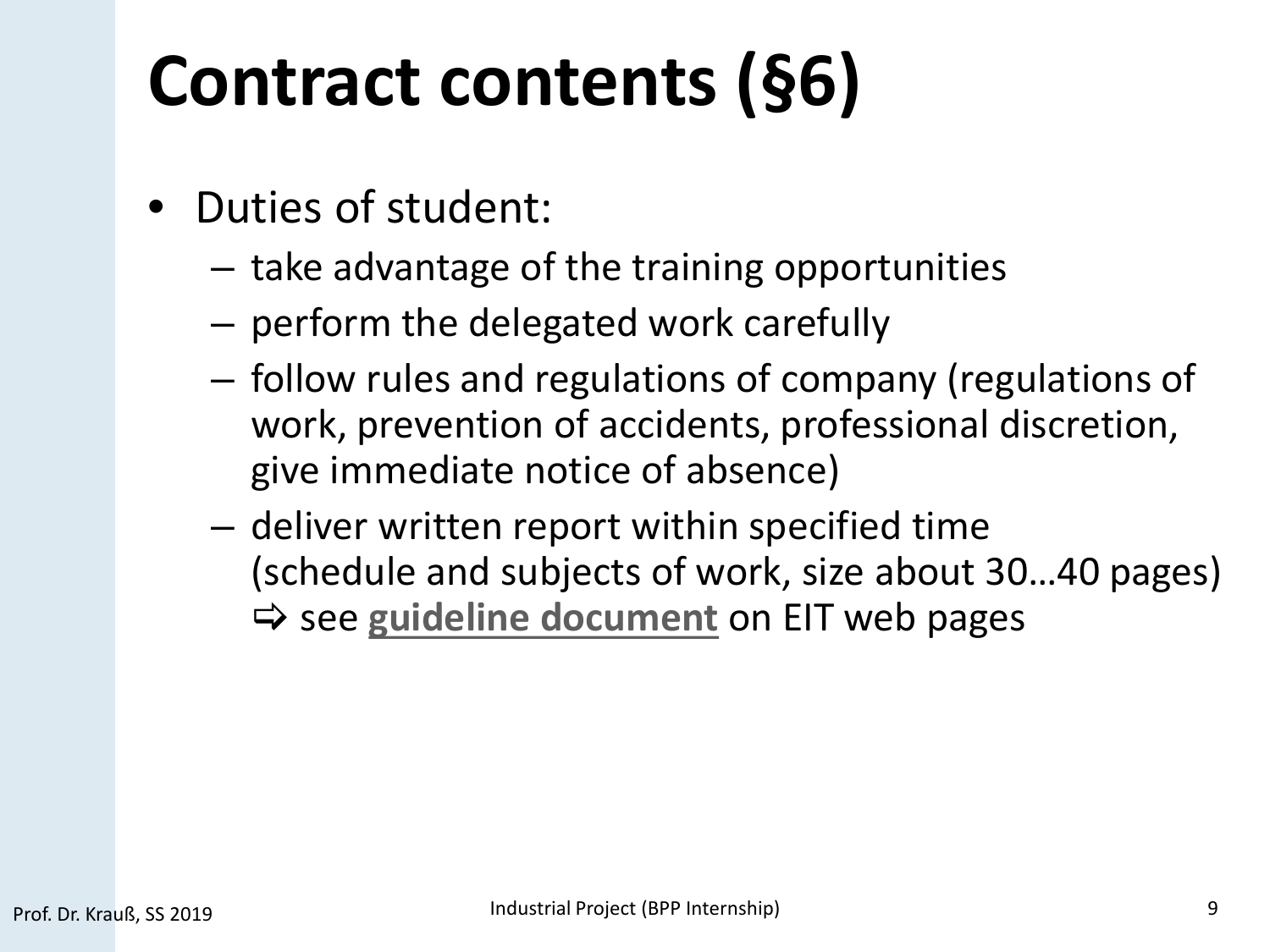## **Practical activities (§7)**

- Practical training work can be done in one of the following areas:
	- Research and development work
	- Project planning and design
	- Manufacturing, preparation of work
	- Assembly and production
	- Test bed, quality control
	- Operational organisation
	- Documentation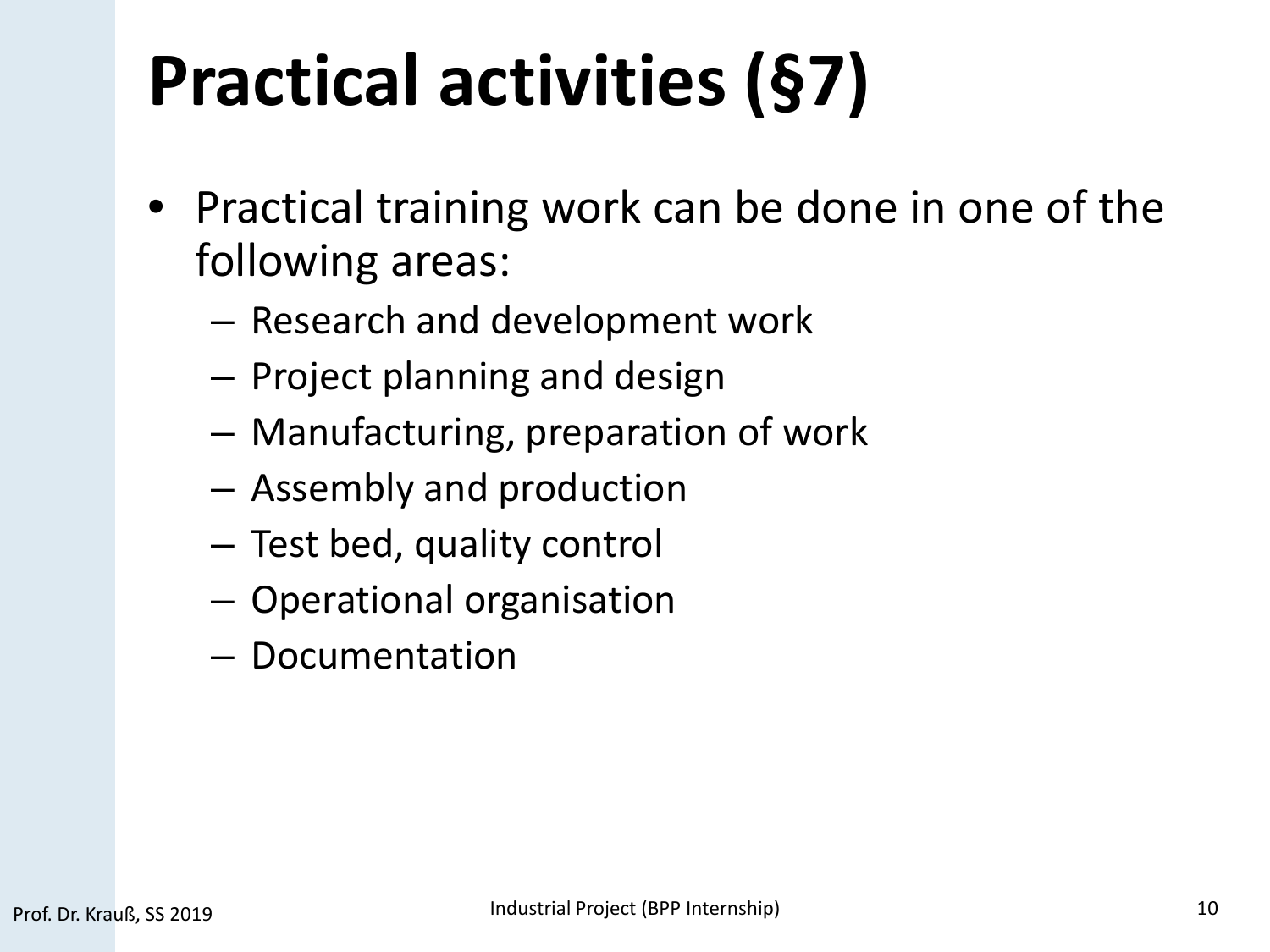## **Status of student (§9)**

- Student stays immatriculated at Hochschule Darmstadt (h-da)
- Keeps rights and duties of ordinary student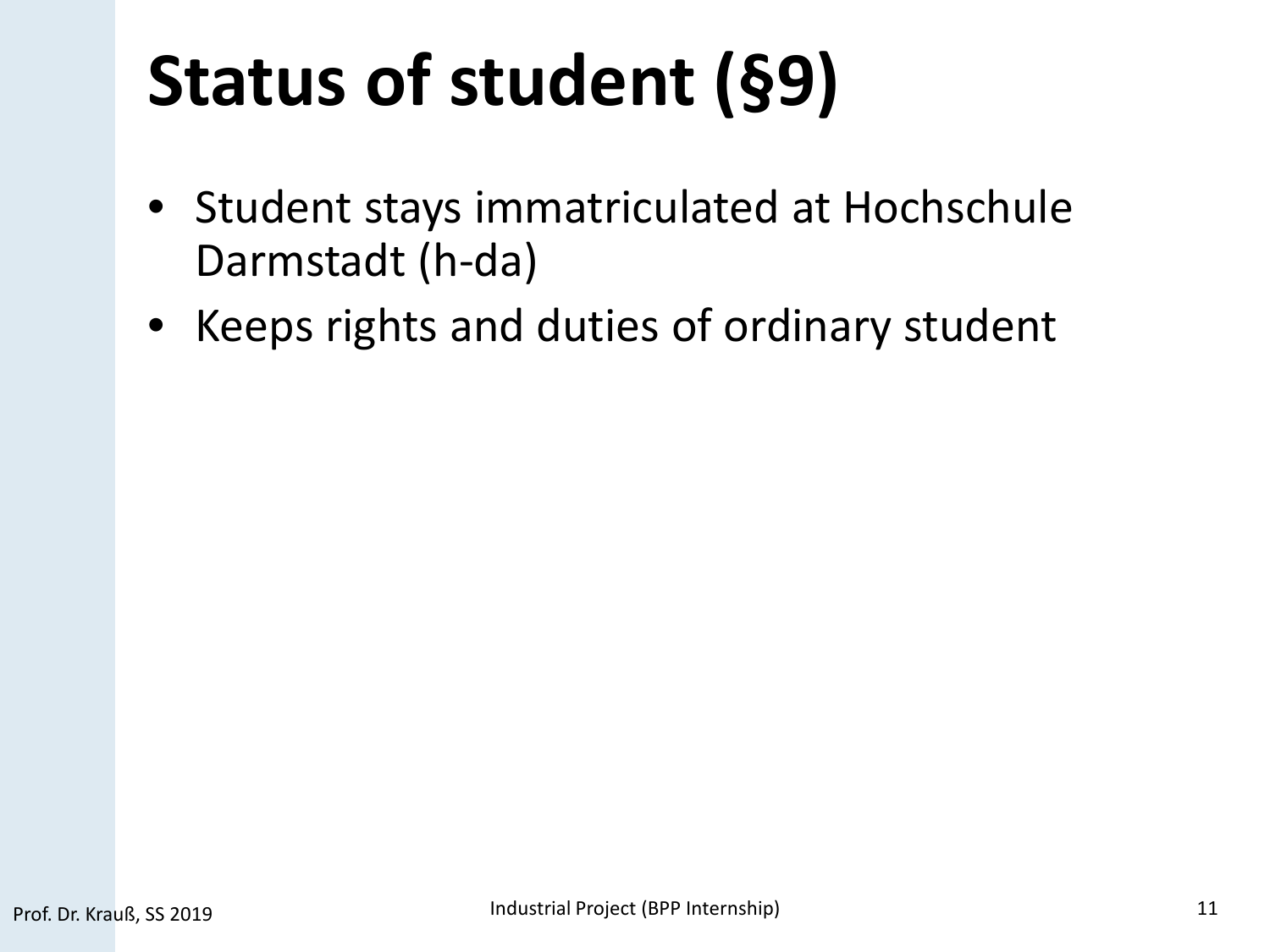## **Acknowledgement of BPP (§10)**

- Required (within specified time)
	- copy of contract (before start)
	- certificate of company
	- own written report, acknowledged by personal supervisor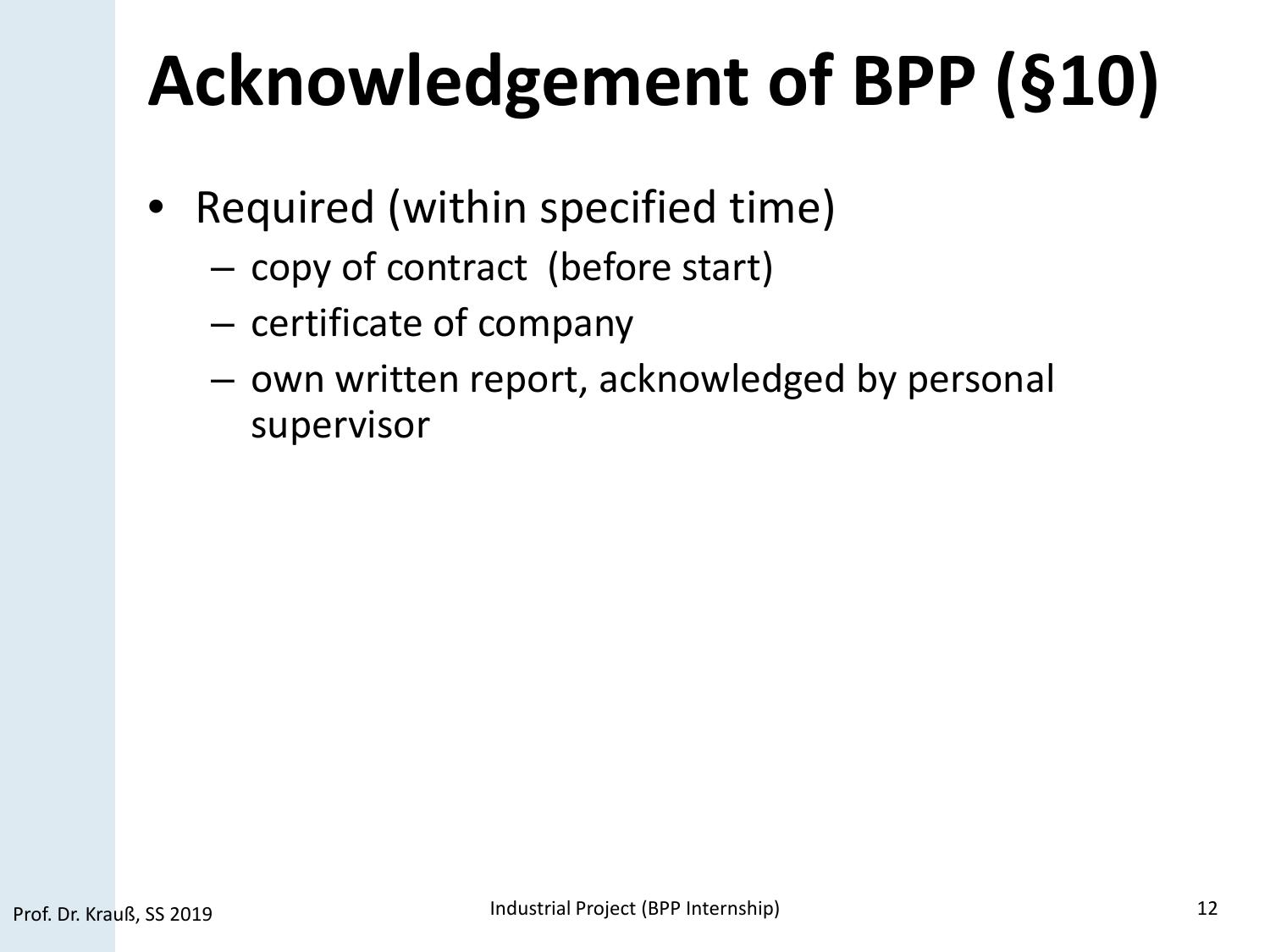#### **Acknowledgement of industrial work (§11)**

- In exceptional cases acknowledgement possible for
	- experience in industrial engineering work
	- equivalent industrial placement of former studies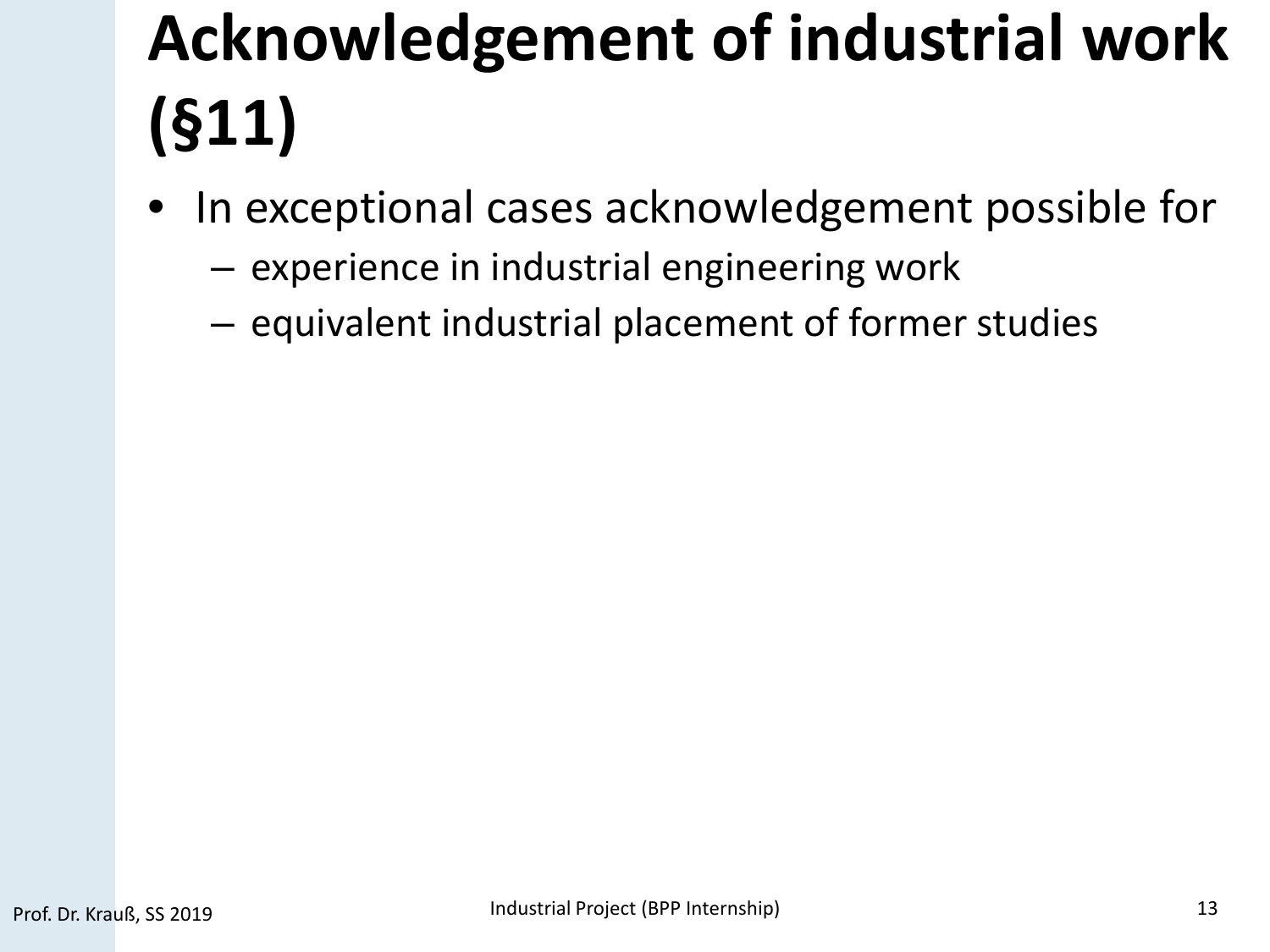# **Liability (§12)**

- Students are insured against accidents during the practical work phase in Germany (SGB VII)
- At request of the training provider, students must conclude an indemnity insurance policy
	- adapted to the duration and content of the training contract
	- present evidence of this to the training provider at start
- If students perform the practical semester abroad, they are responsible for arranging adequate insurance to cover health, accidents and general indemnity.
- Students are not obliged to pay contributions towards unemployment, health, nursing or pension insurance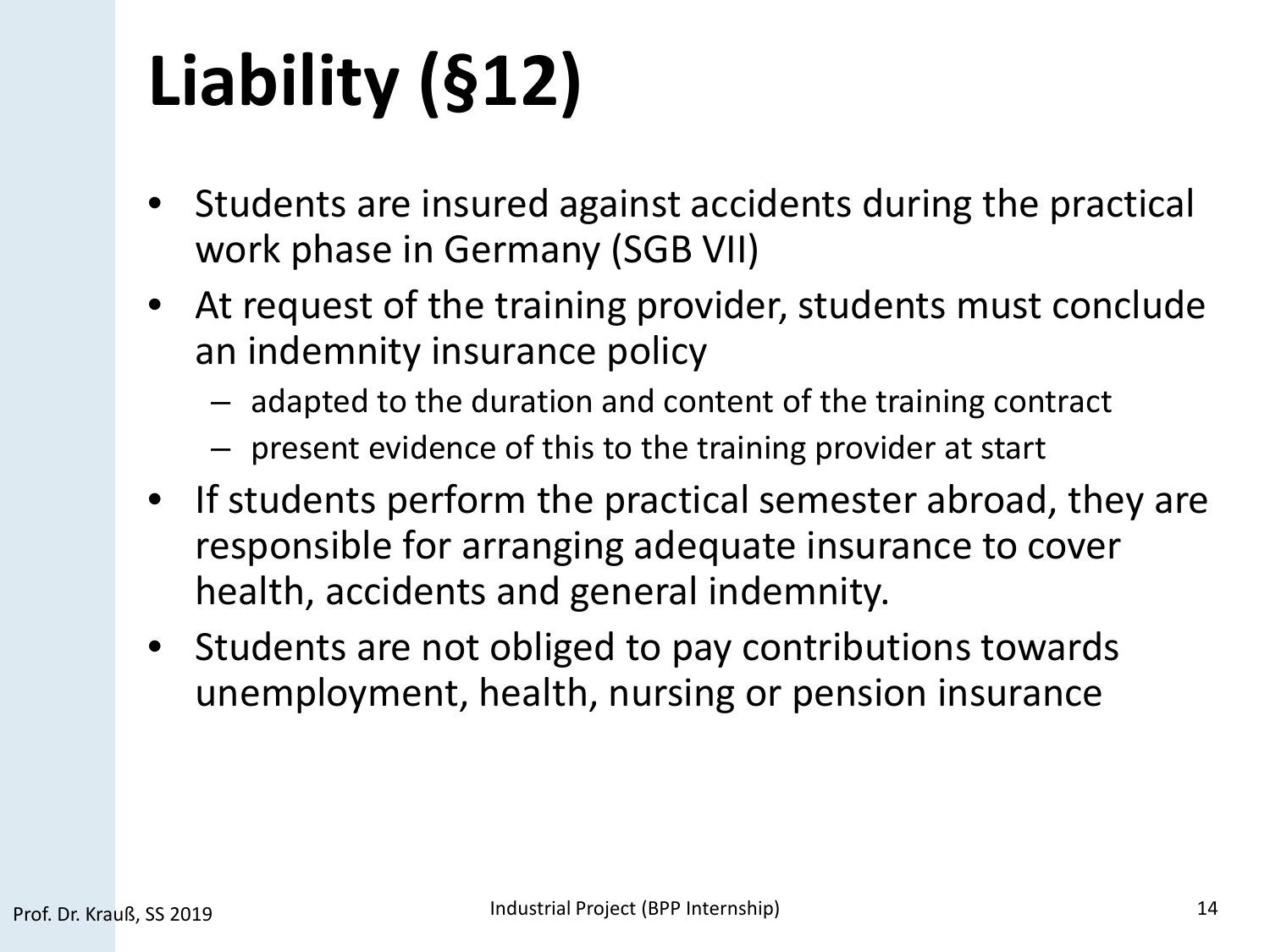#### **General overview**

- Earliest start: after last examination of 2<sup>nd</sup> semester
- Latest start: begin November
- Duration: minimum 19 weeks, up to max. 6 months
- Credits for module M03:
	- German class: 5CP (in semester 1 and 2)
	- Practical training part: 25 CP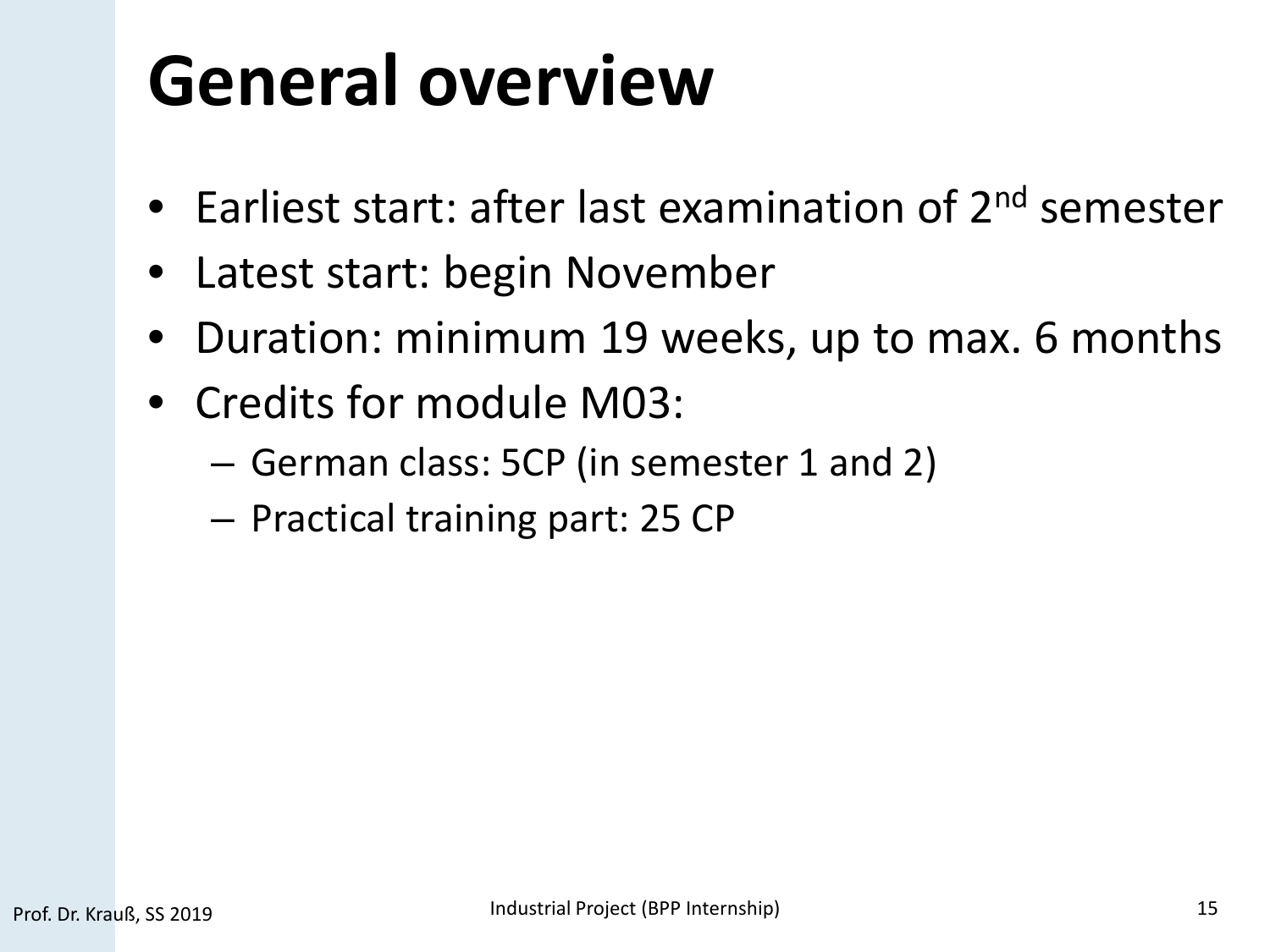# **Process for execution (I)**

- 1. Preparation steps for internship:
	- i. Attend preliminary seminar (information meeting)
	- ii. Find industrial company
	- iii. Find academic supervisor
	- iv. Fulfil requirements for admission
- 2. Application for admission via [BPP form sheet:](https://eit.h-da.de/fileadmin/EIT/Dokumente/Elektrotechnik_MSE/Study/Forms/BPS/BPP_formsheet.pdf)
	- i. Fill section with personal data
	- ii. Fill section with company data and duration of internship and sign
	- iii. Get confirmation that prerequisites are fulfilled from
		- **MSE examination office (Mrs. Grimm)**
		- Academic supervisor
	- **iv.When all prerequisites are confirmed** 
		- **form sheet must be submitted to MSE examination office**
		- **internship can be executed**

Prof. Dr. Krauß, SS 2019 **Industrial Project (BPP Internship)** 16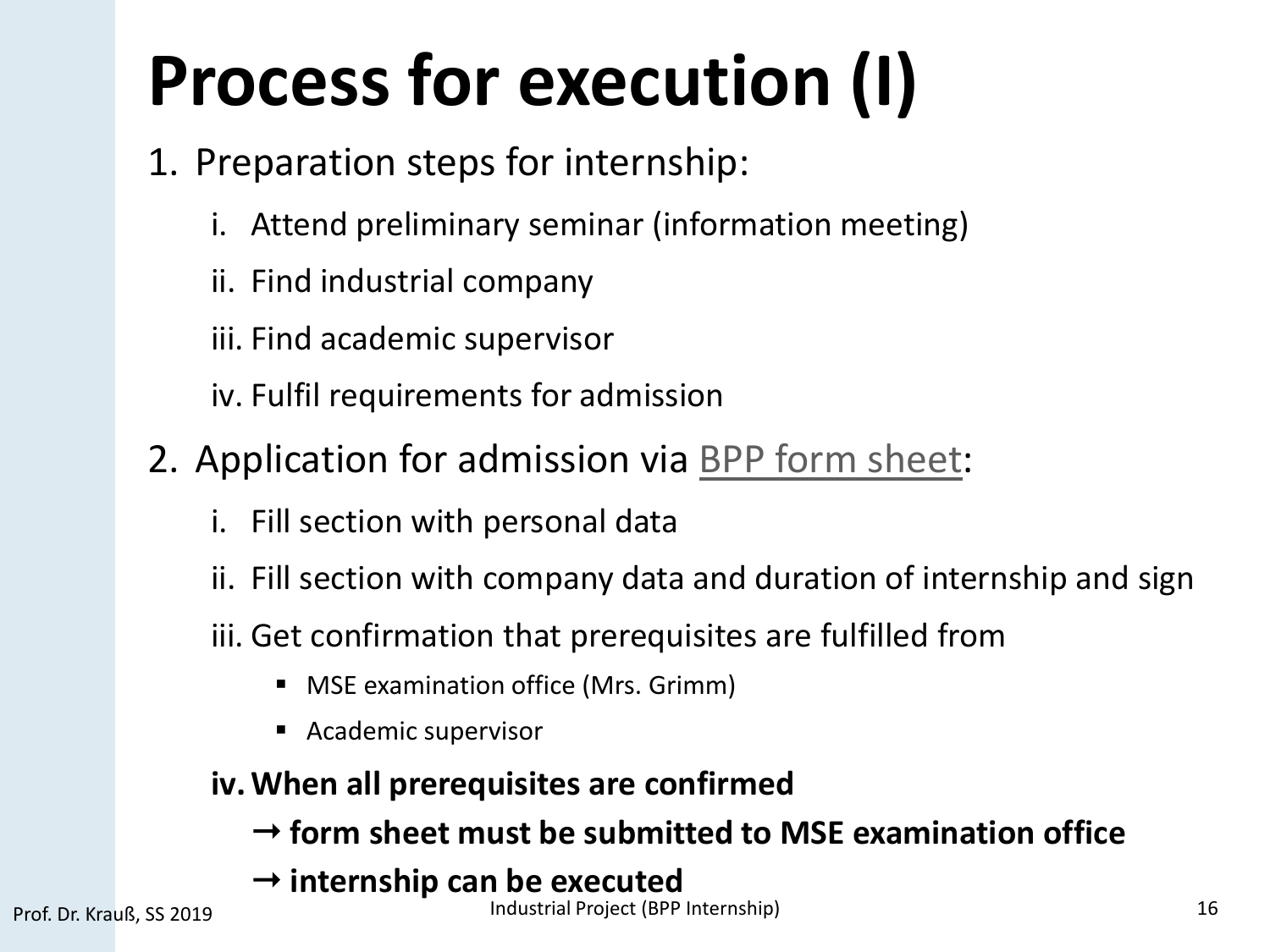## **Process for execution (II)**

- 3. Execute BPP internship in the company
- 4. For acknowledgement of the internship:
	- i. Deliver internship report to academic supervisor (see guideline for internship report), **at the latest 2 weeks after the work has ended**

ii. Deliver company certificate to academic supervisor

5. Academic supervisor will acknowledge successful execution of BPP internship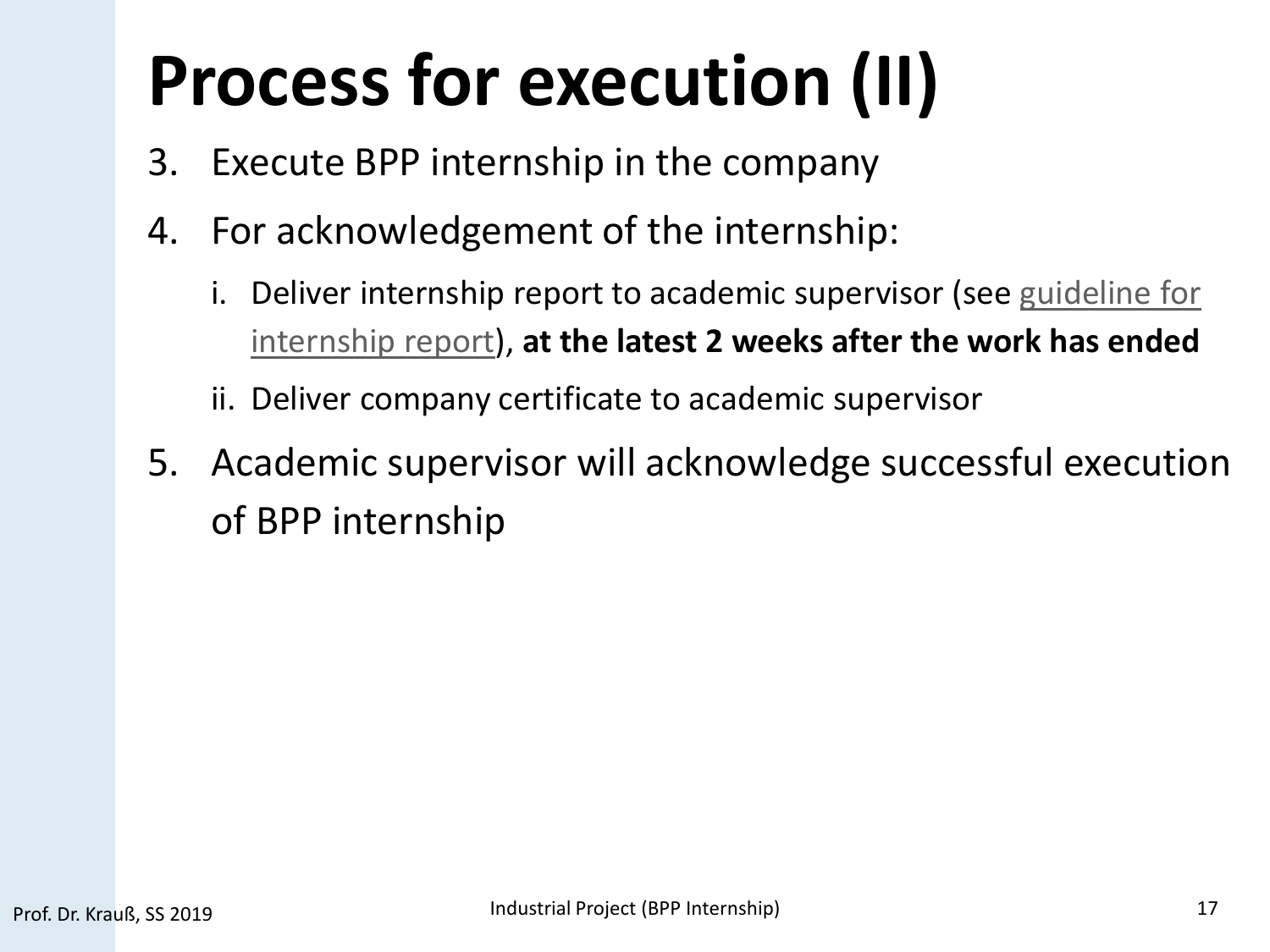#### **How to find training places?**

- General remark:
	- Place has to be found by student
	- University can only give support
- Boards (at university)
- H-DA job portal
- Internet (job portals, company web sites, ....)
- **Newspapers**
- Recommendations
- Personal academic supervisor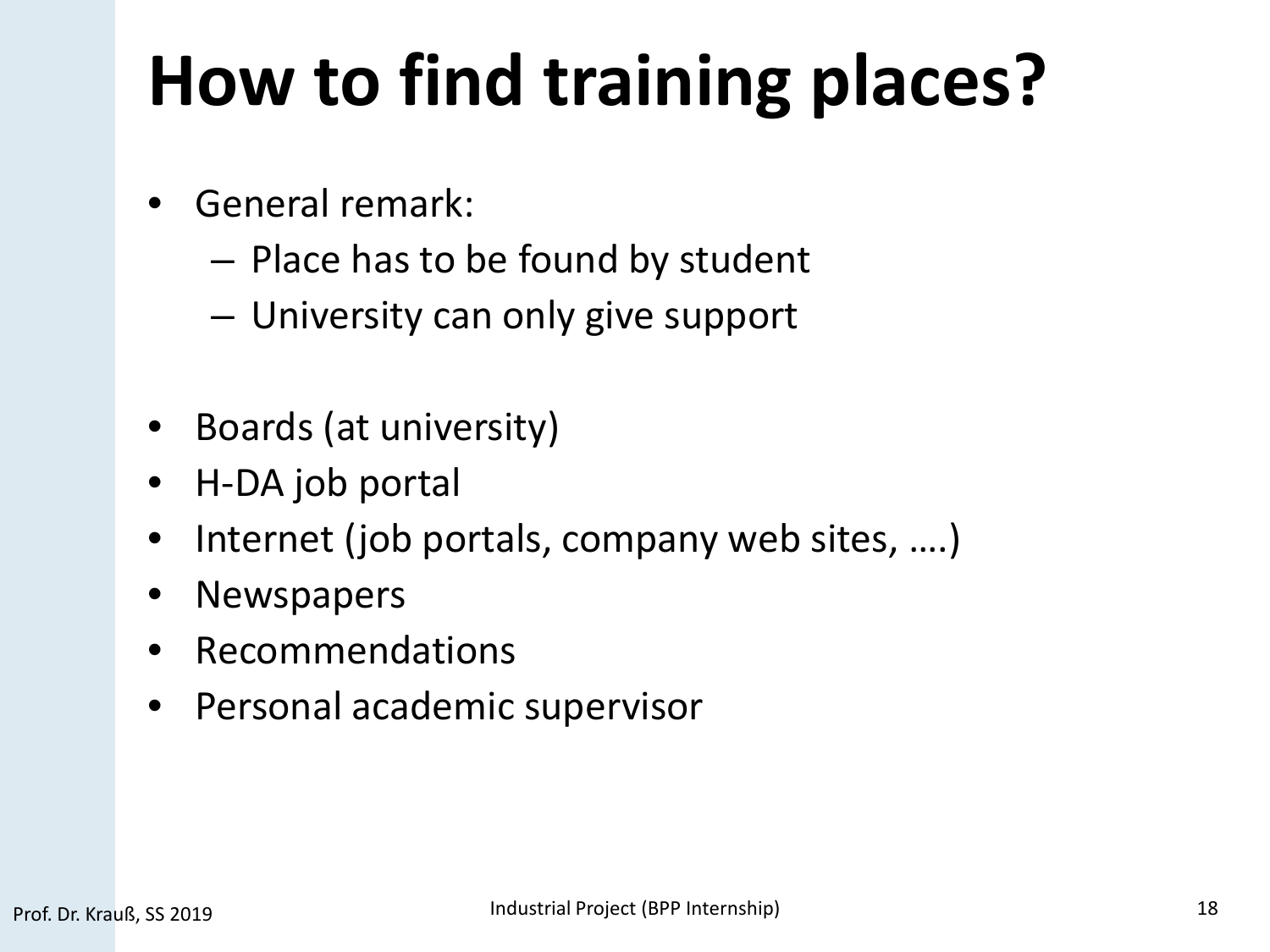#### **Contact**

• Coordinator

**Dr. Krauß**  Building D16, room 206 Phone: +49.6151.16-38234 Email: [herbert.krauss@h-da.de](mailto:herbert.krauss@h-da.de)